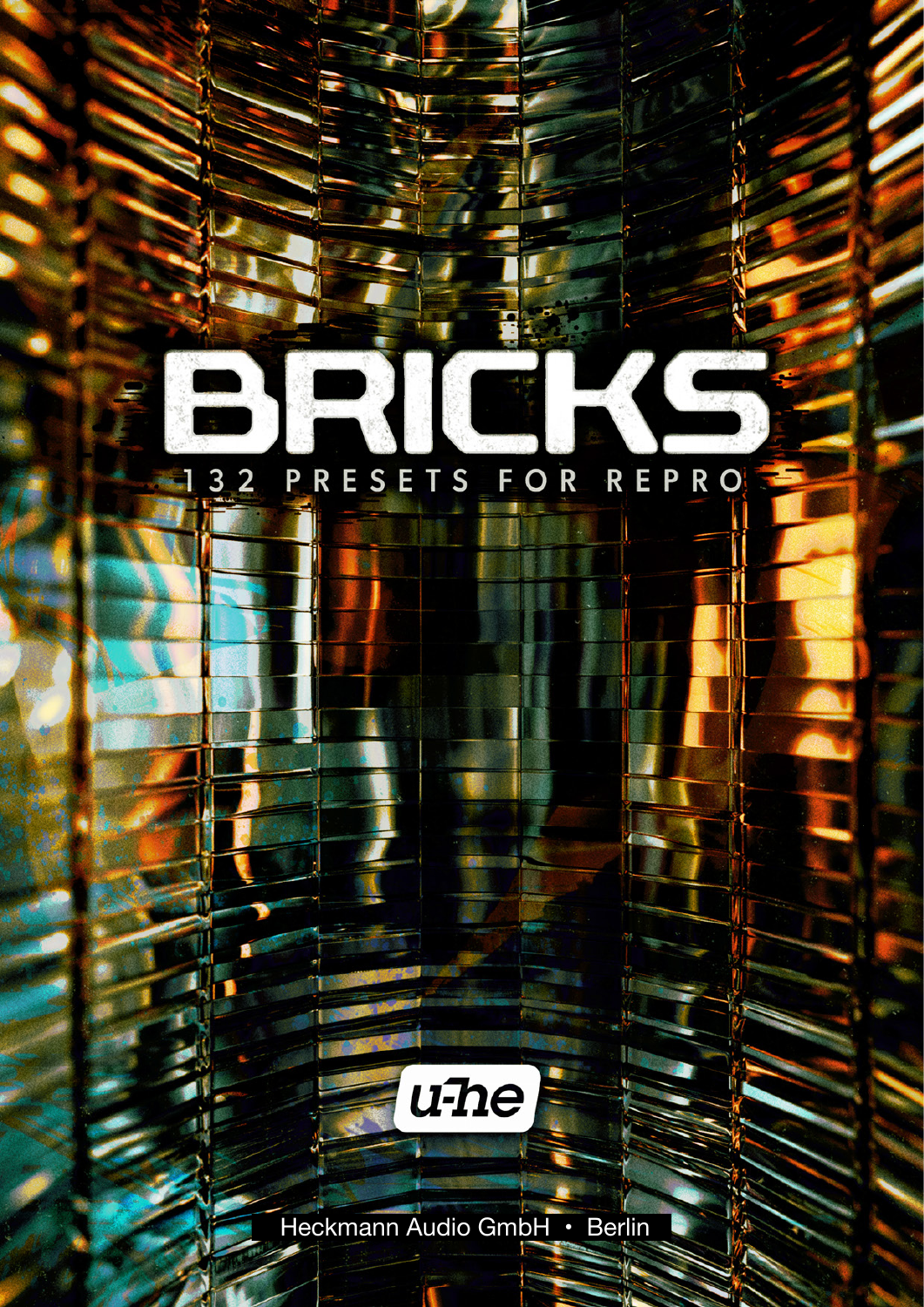# **Bricks**

132 sounds for your Repro synthesizers…

With unmistakable influences from recent trends in underground Hip-Hop and Dark Trap, Bricks is a modern, aggressive, lo-fi soundset for Repro.

With its dusty basses, sombre pads and fractured leads, the urgency of this soundset is underscored by the Repro FX section's ability to add 'wear and tear' to its analogue tones.

Bricks for Repro is NKS-ready, including audio previews.

If you have not done so already, please download the [latest version](https://u-he.com/products/repro/) of Repro from [u-he.com](http://u-he.com), and install both synths before loading Bricks.

# **Installation**

Drag & drop the *Repro Bricks.uhe-soundset* file into the user interface of either Repro-1 or Repro-5 (anywhere will do). This will install the appropriate Bricks presets to both plug-ins.

If for whatever reason this method does not work on your system, try the following: In either Repro-1 or Repro-5 click on the **u-he badge**, select *Install Soundset…,* navigate to the *Repro Bricks.uhe-soundset* file and confirm.

For more details, please refer to the section *Installing Soundsets* in either of the Repro user guides.

# **NKS**

Bricks is NKS-ready, including audio previews for each preset.

After installing Bricks, load Repro-1 as well as Repro-5 into your NKS host via the product selector. A "Bricks" entry should appear in the Bank menu below each Repro icon. If you don't see those entries, rescan the Repro presets: Go to Preferences / Library / Factory, select "Repro Factory" and click on the [Rescan] button.

Note for **NI Maschine** users: Due to Maschine's lack of aftertouch support, that particular performance feature will not work in any of the presets.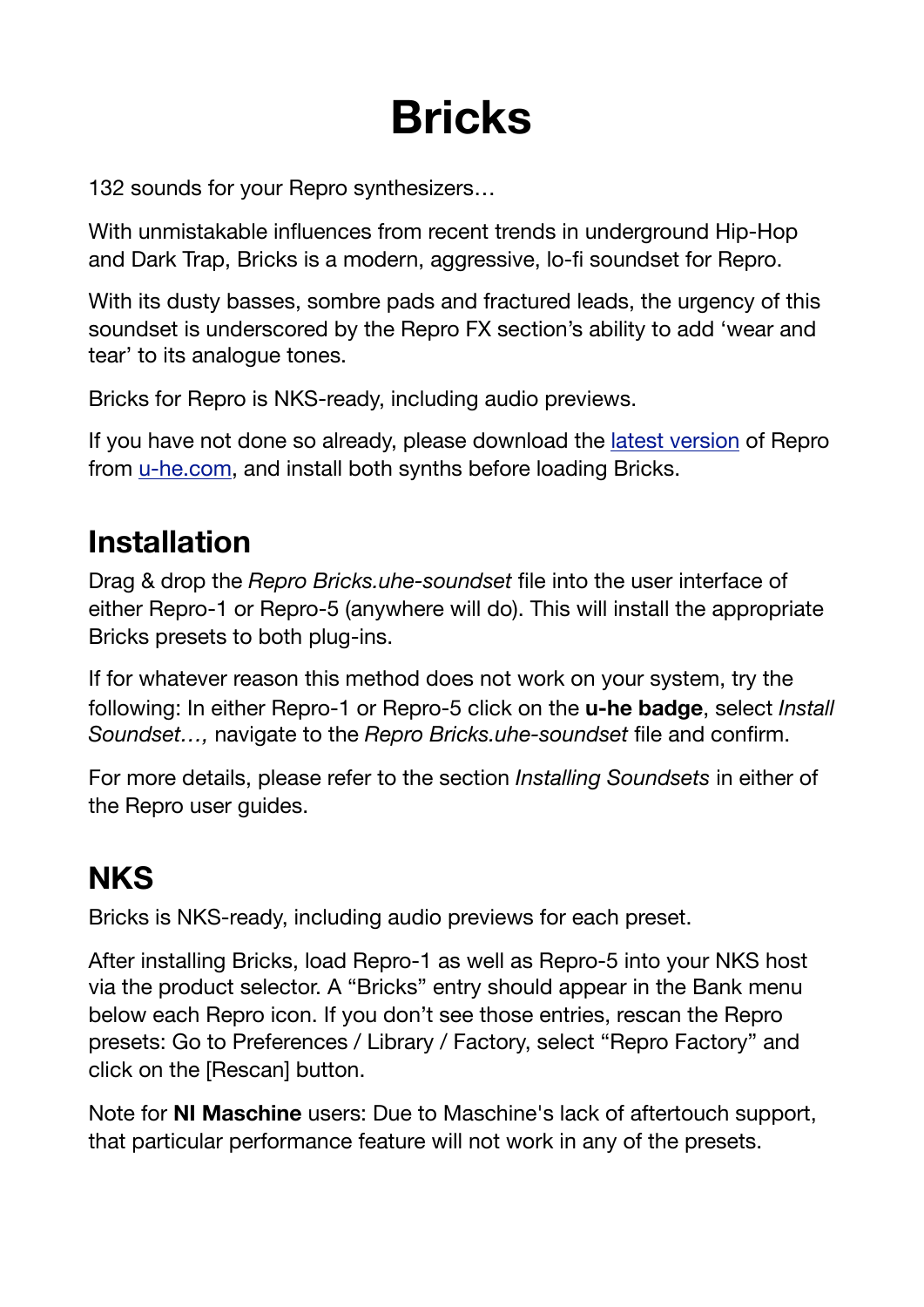### **Bricks presets for Repro-1**

#### **Basses**

808 Sub 1 808 Sub 2 808 Sub 3 808 Sub 4 Angry Annie Bubble Pop Sub Detune Sub 5 FM Pluck Bass Hard Plucks Nu Dub Echo Sub Pluck Bass 4 Slow Wobbler Square Bass Vowely Bass Stabs Weeknd Style 1 Weeknd Style 2

#### **Leads & Plucks**

Acid Lead Buzzy Lead Candied 5ths Chemical Vapors Crying Sync Lead Digital Wow Lead Dirty Air Esoteric Mystery Gentle Vocals **Hard Square** Haunted High Glide Plucks Hint Of Digital Hydro PWM Icy Chiffs Milky Tone Smokey Vocals Solo Glide Strings **Underwater** VelociWobbly

#### **Percs & FX**

Abstract Rain Acid Crackles Analog Toms Birds Of Chaos **Glissscape** Lifelike Crunchy Clicks

#### **Seqs**

5ths Run Acidic Vowels Analog Groove Chiptune 1 Chiptune 2 **Glissicopter** Musical Geiger Counters Speed Run Water Elemental